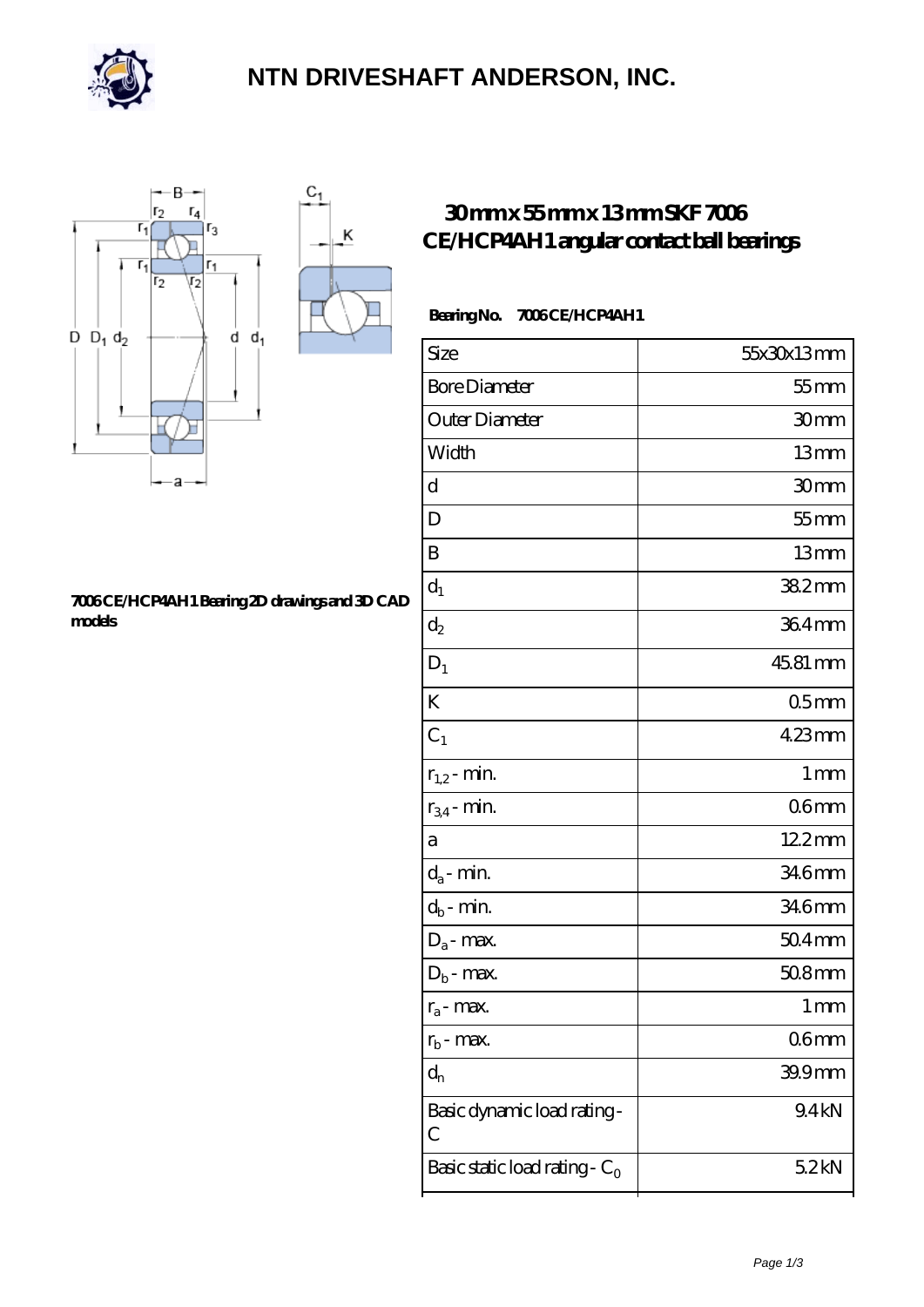

# **[NTN DRIVESHAFT ANDERSON, INC.](https://m.flash-igre.net)**

| Fatigue load limit - P <sub>u</sub>      | 022kN              |
|------------------------------------------|--------------------|
| Limiting speed for grease<br>lubrication | $47000$ r/min      |
| Limiting speed for oil<br>lubrication    | 73000mm/min        |
| Ball - $D_w$                             | $635$ mm           |
| $Ball - z$                               | 17                 |
| $G_{ref}$                                | 1.7 <sub>cm3</sub> |
| Calculation factor - $f_0$               | 7.9                |
| Preload class $A - G_A$                  | 50N                |
| Preload class $B - G_R$                  | 150N               |
| Preload class $C - G_C$                  | 300N               |
| Calculation factor - f                   | 1.05               |
| Calculation factor - f                   | 1                  |
| Calculation factor - $f_{2A}$            | 1                  |
| Calculation factor - $f_{2B}$            | 1.03               |
| Calculation factor - $f_{\chi}$          | 1.05               |
| Calculation factor - $f_{HC}$            | 1.01               |
| Preload class A                          | 31 N/micron        |
| Preload class B                          | 49N/micron         |
| Preload class C                          | 67N/micron         |
| $d_1$                                    | $382$ mm           |
| $d_2$                                    | 364mm              |
| $D_1$                                    | 45.81 mm           |
| $C_1$                                    | $423$ mm           |
| $r_{1,2}$ min.                           | 1 <sub>mm</sub>    |
| $r_{34}$ min.                            | 06 <sub>mm</sub>   |
| $d_a$ min.                               | 34.6mm             |
| $d_b$ min.                               | 34.6mm             |
| $D_a$ max.                               | $504$ mm           |
| $D_{\rm b}$ max.                         | $508$ mm           |
|                                          |                    |